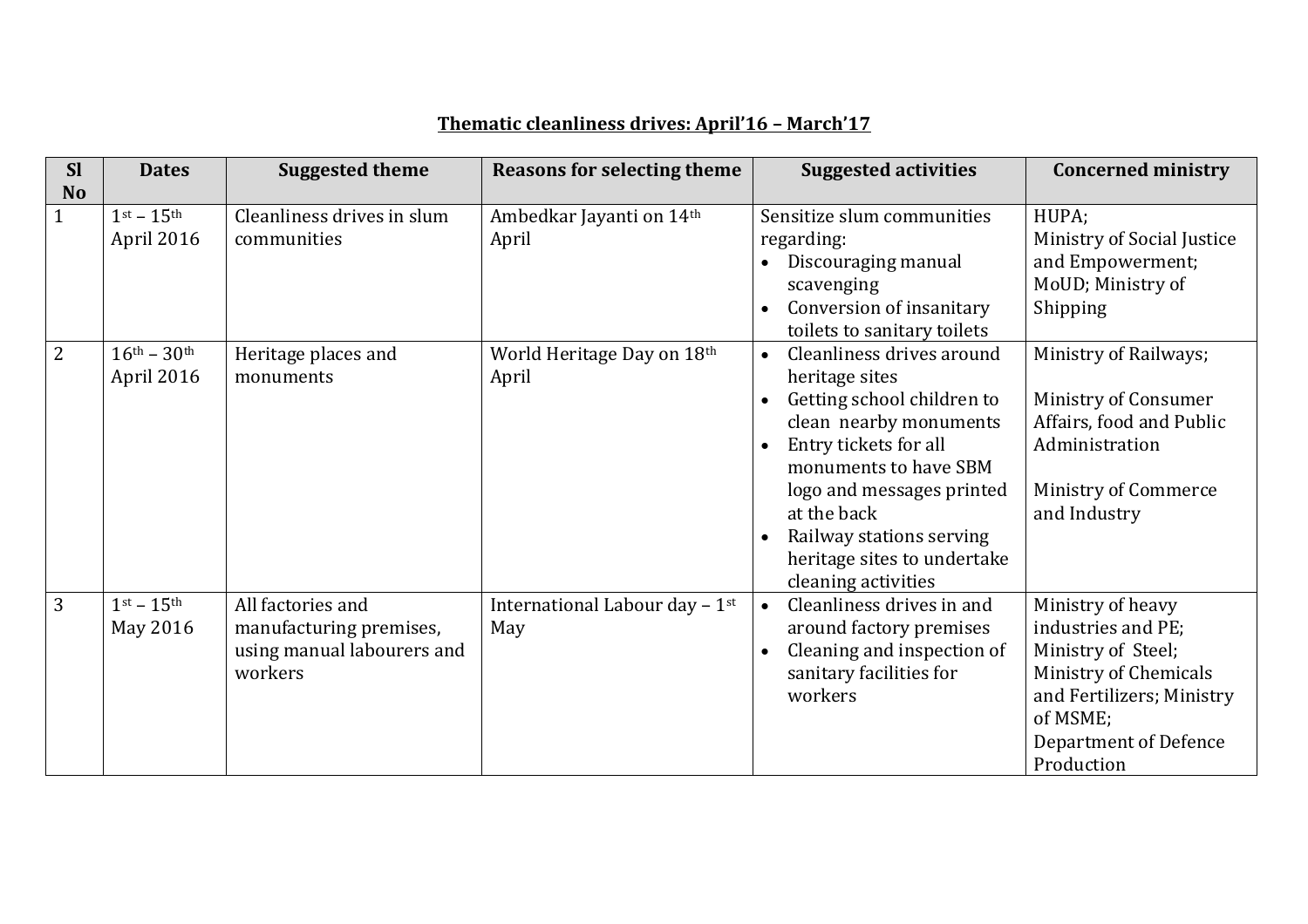| <b>Sl</b><br><b>No</b> | <b>Dates</b>                                  | <b>Suggested theme</b>                                                                                  | <b>Reasons for selecting theme</b>                                                                                                                                  | <b>Suggested activities</b>                                                                                                                                                                | <b>Concerned ministry</b>                                                                                                                                                                                                                                                                         |
|------------------------|-----------------------------------------------|---------------------------------------------------------------------------------------------------------|---------------------------------------------------------------------------------------------------------------------------------------------------------------------|--------------------------------------------------------------------------------------------------------------------------------------------------------------------------------------------|---------------------------------------------------------------------------------------------------------------------------------------------------------------------------------------------------------------------------------------------------------------------------------------------------|
| $\overline{4}$         | $16^{\text{th}} - 31^{\text{st}}$<br>May 2016 | All government offices                                                                                  | New Ministry of DoNER came<br>into existence on 27 <sup>th</sup> May<br>$\&$<br>2 <sup>nd</sup> anniversary of current<br>government's swearing-in on<br>$26th$ May | Mass pledges taken by all<br>$\bullet$<br>ministries, on<br>swachhbharat. mygov.in<br>Cleaning activities within<br>$\bullet$<br>ministry premises;<br>photographs uploaded on<br>mygov.in | Ministry of Development<br>of North Eastern Region;<br>NITI Ayog<br>Department of Land<br>Resources<br>Department of Chemicals<br>and Petrochemicals<br>Ministry of Corporate<br><b>Affairs</b><br>Department of<br>Disinvestment<br>Ministry of Women and<br>Child Development<br>All ministries |
| 5                      | $1st - 15th$<br>June 2016                     | All popular forest<br>sanctuaries, reserved forest<br>areas, parks and animal<br>welfare establishments | In line with World<br>Environment Day - 5 <sup>th</sup> June                                                                                                        | Sensitization drives in<br>$\bullet$<br>parks on safe disposal of<br>animal excreta<br>Sensitization drives against<br>littering in sanctuaries and<br>forest areas                        | Ministry of Environment<br>& Forests                                                                                                                                                                                                                                                              |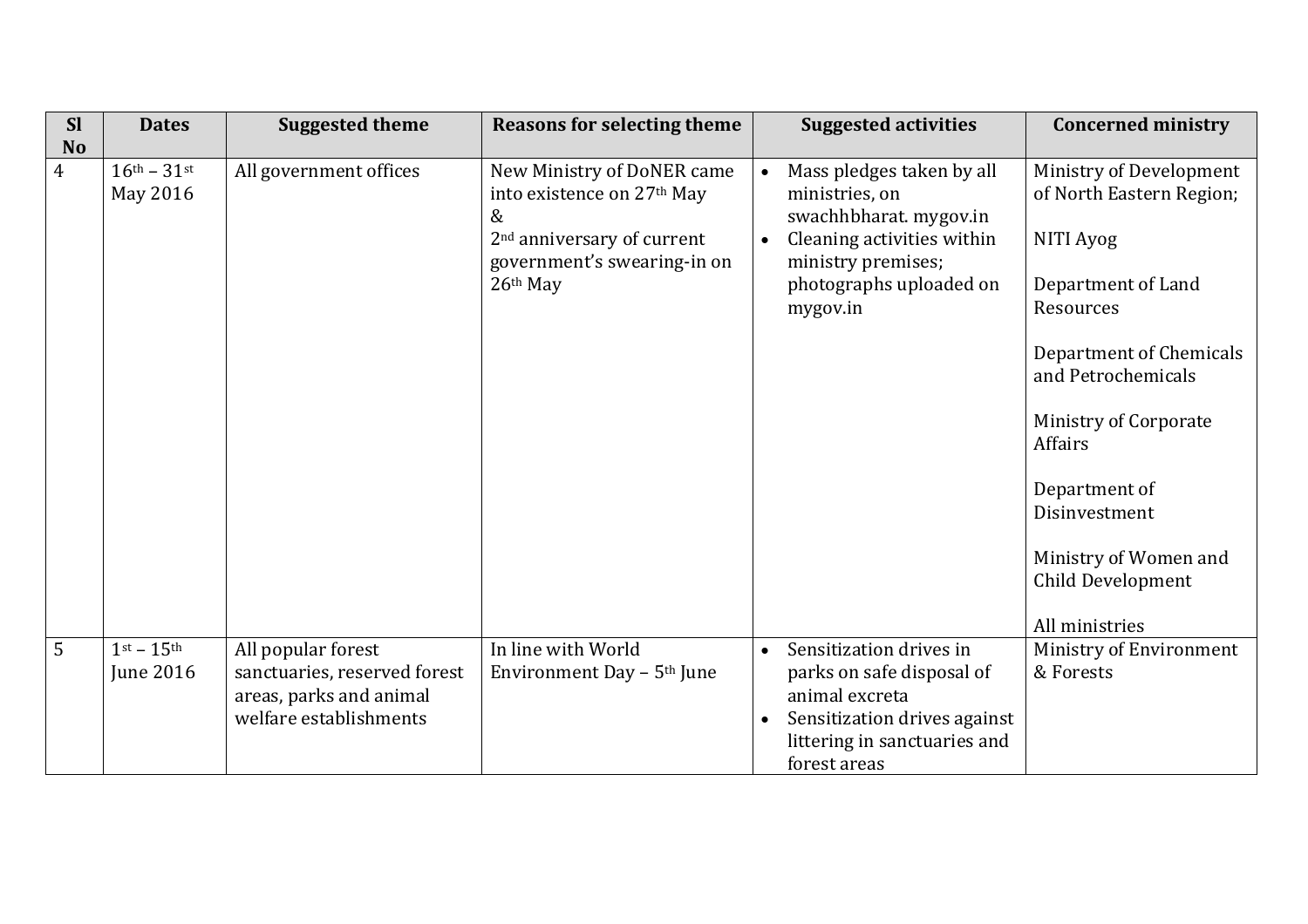| <b>Sl</b>      | <b>Dates</b>                            | <b>Suggested theme</b>                                                                                                                                  | <b>Reasons for selecting theme</b>                                    | <b>Suggested activities</b>                                                                                                                                                                          | <b>Concerned ministry</b>                                                    |
|----------------|-----------------------------------------|---------------------------------------------------------------------------------------------------------------------------------------------------------|-----------------------------------------------------------------------|------------------------------------------------------------------------------------------------------------------------------------------------------------------------------------------------------|------------------------------------------------------------------------------|
| <b>No</b>      |                                         |                                                                                                                                                         |                                                                       | Cleaning drives in parks<br>and recreational places<br>Setting up composting<br>equipments in parks                                                                                                  |                                                                              |
| 6              | $16^{th} - 31^{st}$<br>June 2016        | Corporate volunteering by<br>private organizations and<br>corporate entities, for<br>increasing traffic on<br>swachhbharat. mygov.in                    | UN Public Service day on 23rd<br><b>Iune</b>                          | Mass pledges by employee<br>$\bullet$<br>volunteers<br>Volunteer cleaning<br>$\bullet$<br>activities undertaken, and<br>uploaded on mygov                                                            | Ministry of Corporate<br>Affairs, DPE                                        |
| $\overline{7}$ | $1st - 15th$<br><b>July 2016</b>        | RWAs, housing societies                                                                                                                                 | In line with International<br>Cooperative day on 4 <sup>th</sup> July | Pledge taking by RWA<br>$\bullet$<br>residents, and cleaning<br>drives uploaded on<br>mygov.in<br>Cleaning and inspection of<br>sanitary facilities for<br>maintenance staff, within<br>RWA premises | MoUD                                                                         |
| 8              | $16^{th} - 31^{st}$<br><b>July 2016</b> | Honouring municipal<br>workers, with citizens<br>extending the hand of<br>'friendship' to all municipal<br>workers working for<br>Swachh Bharat Mission | World Friendship Day on 30th<br>July                                  | Citizens voluntarily put<br>$\bullet$<br>'friendship bands' on<br>municipal workers serving<br>in their locality<br>ULB distributes masks and<br>safety kits to all municipal<br>workers             | Ministry of Social Justice<br>and Empowerment                                |
| 9              | $1st - 15th$<br>August 2016             | All NSS, NCC, eco-clubs                                                                                                                                 | 12th August: International<br>Youth day                               | Youth volunteers sensitize<br>citizens and slum dwellers<br>about safe sanitary<br>practices and DSWM                                                                                                | Ministry of Defence;<br>Ministry of Youth and<br><b>Sports Affairs; MoEF</b> |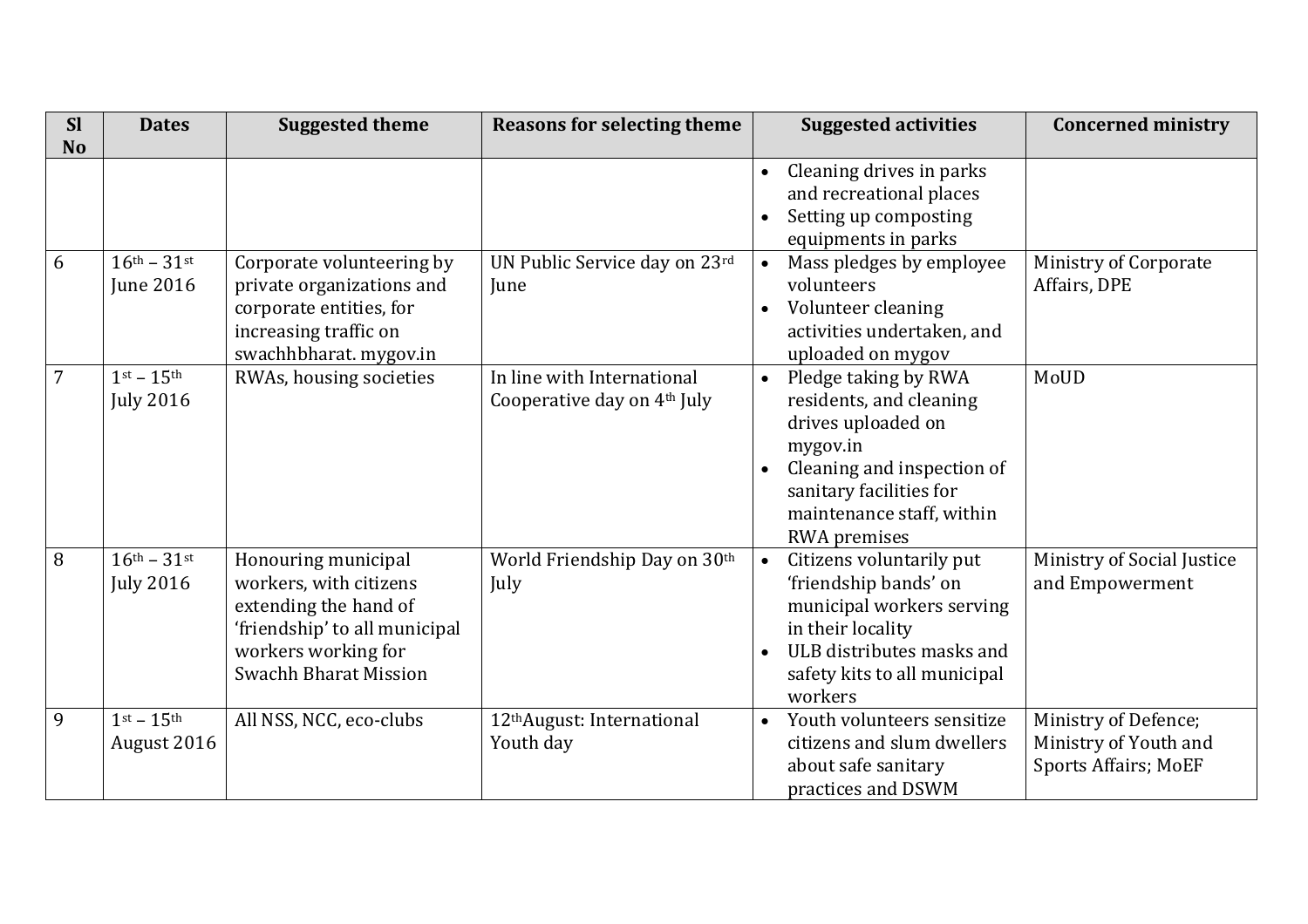| <b>Sl</b> | <b>Dates</b>                       | <b>Suggested theme</b>                        | <b>Reasons for selecting theme</b> | <b>Suggested activities</b>                                                                                                                                                                                                                                                                                                                                                                                                                                                                                                                                              | <b>Concerned ministry</b>                      |
|-----------|------------------------------------|-----------------------------------------------|------------------------------------|--------------------------------------------------------------------------------------------------------------------------------------------------------------------------------------------------------------------------------------------------------------------------------------------------------------------------------------------------------------------------------------------------------------------------------------------------------------------------------------------------------------------------------------------------------------------------|------------------------------------------------|
| <b>No</b> |                                    |                                               |                                    |                                                                                                                                                                                                                                                                                                                                                                                                                                                                                                                                                                          |                                                |
|           |                                    |                                               |                                    | Youth groups take mass<br>$\bullet$<br>pledges on mygov.in, and<br>undertake cleaning drives<br>in various locations in the<br>cities, and upload pictures<br>on swachhbharat.mygov.in                                                                                                                                                                                                                                                                                                                                                                                   |                                                |
| 10        | $16^{th} - 31^{st}$<br>August 2016 | All registered sports clubs in<br>the country | National Sports Day-Aug 29th       | All sports icons - Swachh<br>$\bullet$<br>Bharat ambassadors - to<br>take up special cleaning<br>drives<br>"Swachhata runs"<br>organized by ULBs<br>Cleaning drives in sports<br>$\bullet$<br>stadiums, alongwith<br>functional separate gender-<br>based toilet facilities in<br>every stadium<br>Sensitization messages for<br>$\bullet$<br>spectators during matches,<br>on importance of cleaning<br>up stadium and arena after<br>the event; no use of<br>plastics, etc<br>Entry tickets for all<br>matches to have SBM logo<br>and messages printed at<br>the back | Ministry of Youth and<br><b>Sports Affairs</b> |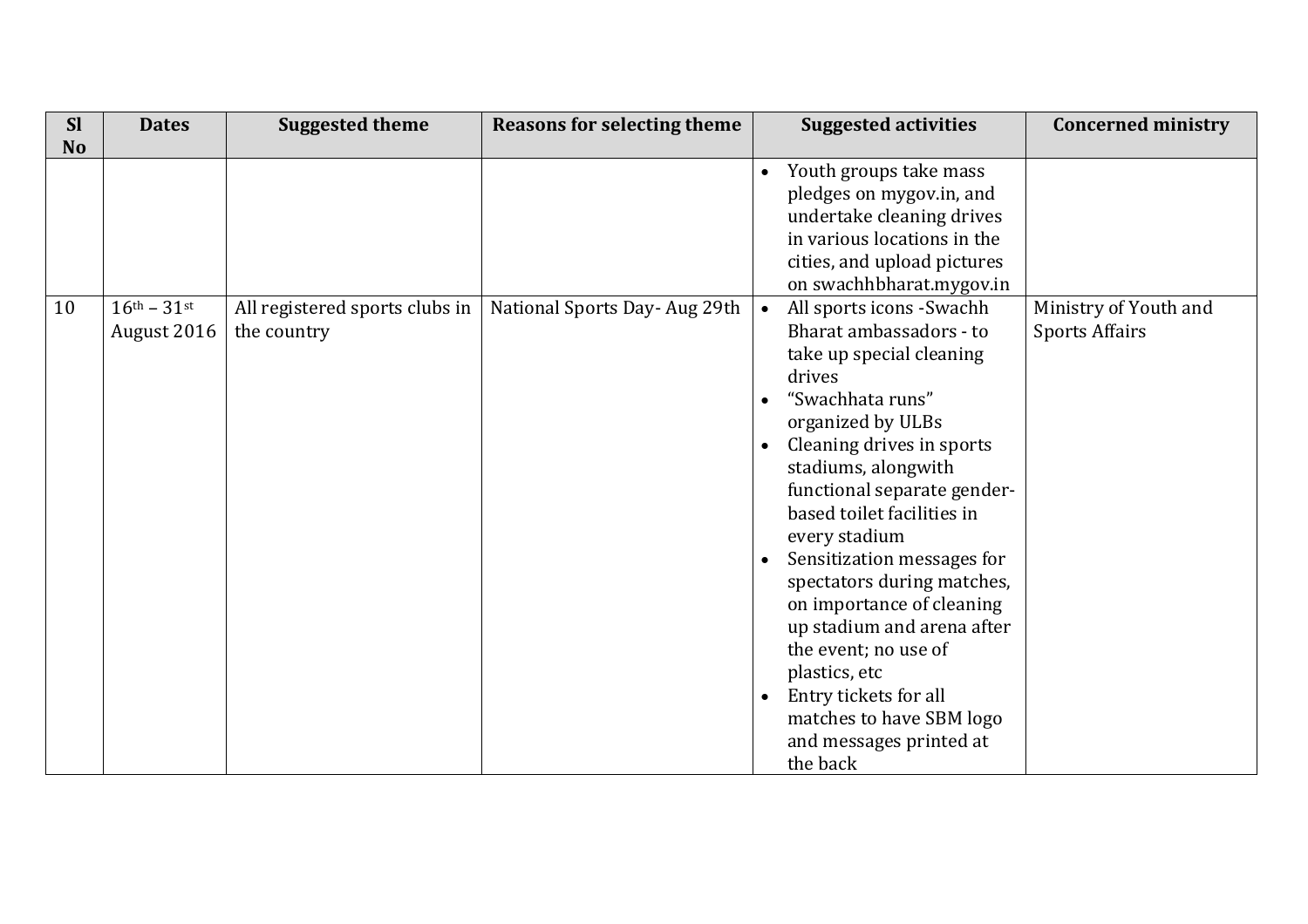| <b>Sl</b> | <b>Dates</b>                             | <b>Suggested theme</b>                                                    | <b>Reasons for selecting theme</b>                                                                       | <b>Suggested activities</b>                                                                                                                                                                                                                                                                                                                          | <b>Concerned ministry</b>                                                                  |
|-----------|------------------------------------------|---------------------------------------------------------------------------|----------------------------------------------------------------------------------------------------------|------------------------------------------------------------------------------------------------------------------------------------------------------------------------------------------------------------------------------------------------------------------------------------------------------------------------------------------------------|--------------------------------------------------------------------------------------------|
| <b>No</b> |                                          |                                                                           |                                                                                                          |                                                                                                                                                                                                                                                                                                                                                      |                                                                                            |
| 11        | $1st - 15th$<br>September<br>2016        | Focused engagement with<br>teachers                                       | Teacher's Day - 5 <sup>th</sup> September                                                                | Teachers to hold<br>$\bullet$<br>sensitization meetings with<br>parents on imparting<br>messages of cleanliness<br>and sanitation among their<br>children<br>Teachers to inspect<br>sanitary facilities in every<br>institution and plan for<br>their repair and upkeep                                                                              | Ministry of HRD                                                                            |
| 12        | $16^{th} - 30^{th}$<br>September<br>2016 | All major tourist places                                                  | World Tourism Day on 27th<br>September                                                                   | Special cleaning drives to<br>$\bullet$<br>be conducted in every<br>tourist spot<br>All tourist places to have<br>sanitary and functional<br>toilet facilities<br>Entry tickets for all tourist<br>places to have SBM logo<br>and messages printed at<br>the back.<br>Railway stations serving<br>tourist places to undertake<br>cleaning activities | Ministry of Tourism;<br>Ministry of Railways                                               |
| 13        | $1st - 15th$<br>October<br>2016          | Massive cleanliness drives<br>and celebrations in all cities<br>and towns | 2 <sup>nd</sup> Anniversary of launch of<br>Swachh Bharat Mission -<br>Urban on 2 <sup>nd</sup> Oct 2014 | 'Swachhata' Report cards<br>$\bullet$<br>publicized through popular<br>media by cities<br>Walkathons                                                                                                                                                                                                                                                 | MDWS;<br>MoUD;<br>Ministry of Culture;<br>Ministry of Food<br><b>Processing Industries</b> |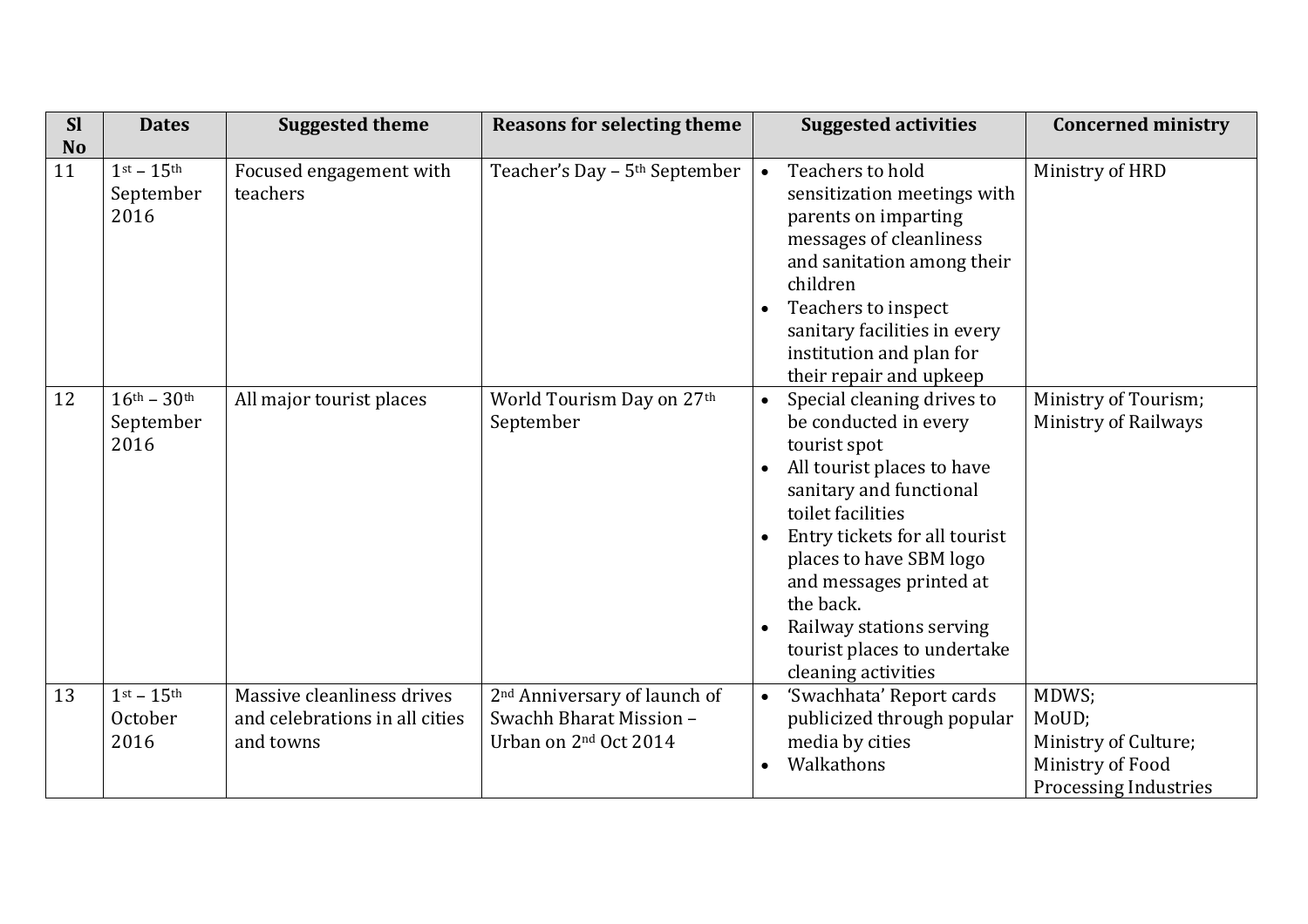| <b>Sl</b> | <b>Dates</b>                           | <b>Suggested theme</b>                 | <b>Reasons for selecting theme</b> | <b>Suggested activities</b>                                                                                                                                                                                                                                                                                                                                        | <b>Concerned ministry</b>                                            |
|-----------|----------------------------------------|----------------------------------------|------------------------------------|--------------------------------------------------------------------------------------------------------------------------------------------------------------------------------------------------------------------------------------------------------------------------------------------------------------------------------------------------------------------|----------------------------------------------------------------------|
| <b>No</b> |                                        |                                        |                                    |                                                                                                                                                                                                                                                                                                                                                                    |                                                                      |
|           |                                        |                                        |                                    | Awards and felicitations for<br>$\bullet$<br>individuals and<br>organizations who have<br>done good work on SBM                                                                                                                                                                                                                                                    |                                                                      |
| 14        | $16^{th} - 31^{st}$<br>October<br>2016 | All hotels / eateries /<br>restaurants | World Food Day - October<br>16th   | Sensitization drives with all<br>$\bullet$<br>eating establishments<br>about importance of<br><b>Decentralized SWM</b><br>Installing of compost<br>machines by each<br>establishment for handling<br>kitchen waste<br>Cleaning drives in Durga<br>puja pandals every day<br>post 'prasad' and 'bhog'<br>distribution<br>Night cleaning post Diwali<br>celebrations | Ministry of Tourism<br><b>DRDO</b><br>Ministry of Law and<br>Justice |
| 15        | $1st - 15th$<br>November<br>2016       | Massive engagement with<br>students    | Children's Day - 14th<br>November  | Mass pledge taking by all<br>children<br>Sensitization by children to<br>$\bullet$<br>their parents about safe<br>practices in cleanliness and<br>hygiene<br>Cleanliness activities<br>undertaken by students<br>and uploaded on<br>swachhbharat.mygov.in                                                                                                          | Ministry of HRD                                                      |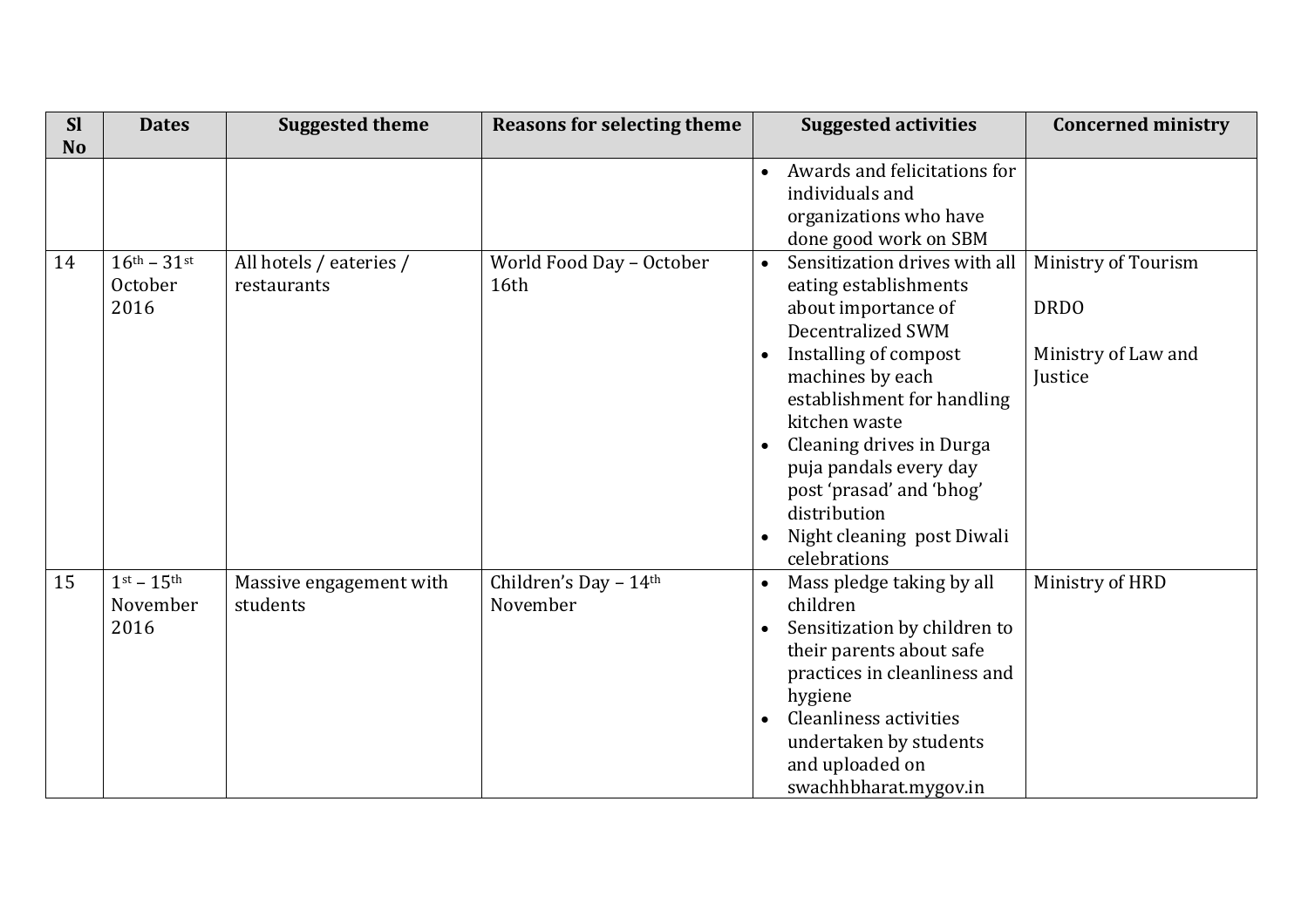| <b>Sl</b> | <b>Dates</b>                            | <b>Suggested theme</b>                                                         | <b>Reasons for selecting theme</b>                                         | <b>Suggested activities</b>                                                                                                                                                                                                                                                                                 | <b>Concerned ministry</b>                                                                                  |
|-----------|-----------------------------------------|--------------------------------------------------------------------------------|----------------------------------------------------------------------------|-------------------------------------------------------------------------------------------------------------------------------------------------------------------------------------------------------------------------------------------------------------------------------------------------------------|------------------------------------------------------------------------------------------------------------|
| <b>No</b> |                                         |                                                                                |                                                                            |                                                                                                                                                                                                                                                                                                             |                                                                                                            |
| 16        | $16^{th} - 30^{th}$<br>November<br>2016 | Special drive in Community<br>and Public toilets in slums<br>and public places | World Toilet day on 19th<br>November                                       | Sensitization drives among<br>$\bullet$<br>slum communities on<br><b>Operation &amp; Maintenance</b><br>of Community Toilets<br>Clean-up drives, Art and<br>painting drives by local<br>artists on public toilet walls<br>Drive by ULBs to make all<br>PTs functional                                       | MoUD;<br>Department of Heavy<br>Industries<br>Department of Animal<br>Husbandry, Dairying and<br>Fisheries |
| 17        | $1st - 15th$<br>December<br>2016        | Focused engagement with<br>armed forces                                        | Navy day - 4 <sup>th</sup> December,<br>Armed forces flag day - 7th<br>Dec | Inspirational messages on<br>$\bullet$<br>public media by Minister<br>(Defence)<br>Soldiers to undertake<br>$\bullet$<br>'swachhata marches'<br>Soldiers to sensitize<br>$\bullet$<br>citizens on themes of<br>cleanliness and sanitation<br>Cantonment board<br>residents to take up<br>cleanliness drives | Ministry of Defence<br>Department of<br>Disinvestment                                                      |
| 18        | $16^{th} - 31^{st}$<br>December<br>2016 | All religious places                                                           | Christmas - 25 <sup>th</sup> December                                      | Inspirational messages on<br>$\bullet$<br>public media and special<br>drives by religious icons -<br>Swachh Bharat<br>ambassadors<br>Cleanliness drives in all<br>religious establishments                                                                                                                  | Ministry of Railways                                                                                       |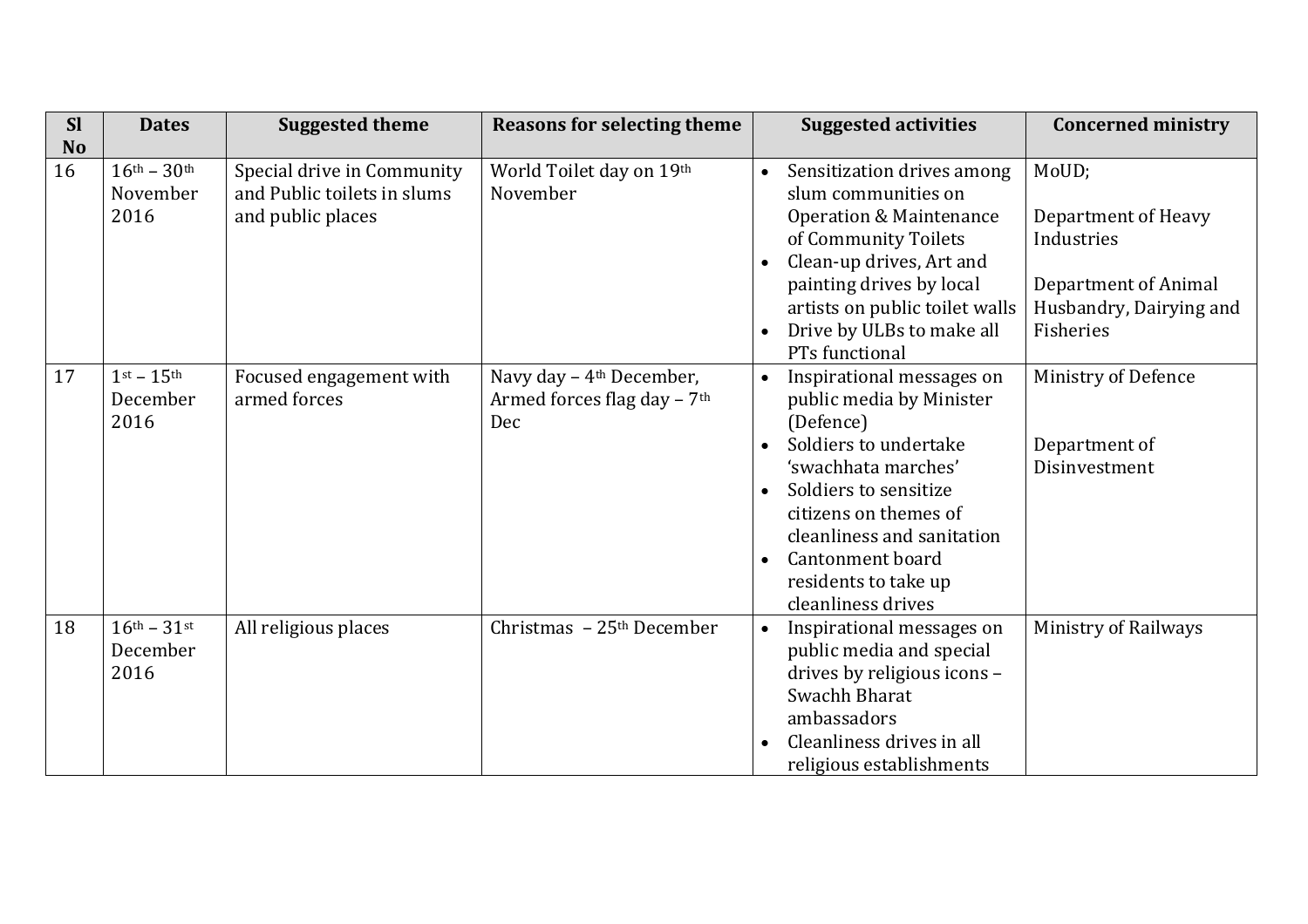| <b>Sl</b> | <b>Dates</b>                           | <b>Suggested theme</b>                                                                                                 | <b>Reasons for selecting theme</b>                                                  | <b>Suggested activities</b>                                                                                                                                                                                                                            | <b>Concerned ministry</b>                       |
|-----------|----------------------------------------|------------------------------------------------------------------------------------------------------------------------|-------------------------------------------------------------------------------------|--------------------------------------------------------------------------------------------------------------------------------------------------------------------------------------------------------------------------------------------------------|-------------------------------------------------|
| <b>No</b> |                                        |                                                                                                                        |                                                                                     | (temples, churches,<br>gurdwara, mosques, etc)<br><b>Entry tickets for Religious</b><br>places to have SBM logo<br>and messages printed at<br>the back<br>Railway stations serving<br>religious places to<br>undertake cleaning<br>activities          |                                                 |
| 19        | $1st - 15th$<br>January<br>2017        | Agriculture mandis and<br>grain markets, vegetable<br>markets                                                          | In line with spirit of Harvest<br>festivals in that period-<br>Pongal, Bihu, Lohri. | Composting equipments<br>$\bullet$<br>installed in every vegetable<br>mandi to process wet<br>waste<br>Clean-up drives, hoardings<br>and banners put up at<br>every mandi                                                                              | Ministry of Agriculture<br>and Farmers' Welfare |
| 20        | $16^{th} - 31^{st}$<br>January<br>2017 | Special drive in Girls'<br>schools and anganwadis,<br>special drive separate toilet<br>facilities for girls in schools | National Girl Child Day - 24th<br>January                                           | <b>Ensuring functional</b><br>$\bullet$<br>separate toilet facilities in<br>sufficient numbers for girl<br>students in co-educational<br>schools, anganwadis<br>Sensitization drives among<br>$\bullet$<br>girl students regarding safe<br>sanitation, | Ministry of Women and<br>Child Development;     |
| 21        | $1st - 15th$<br>February<br>2017       | Hospitals, clinics, nursing<br>homes                                                                                   | World Cancer Day - 4 <sup>th</sup><br>February                                      | All hospitals / clinics to<br>$\bullet$<br>install waste-bins for<br>segregated waste                                                                                                                                                                  | <b>MoHFW</b>                                    |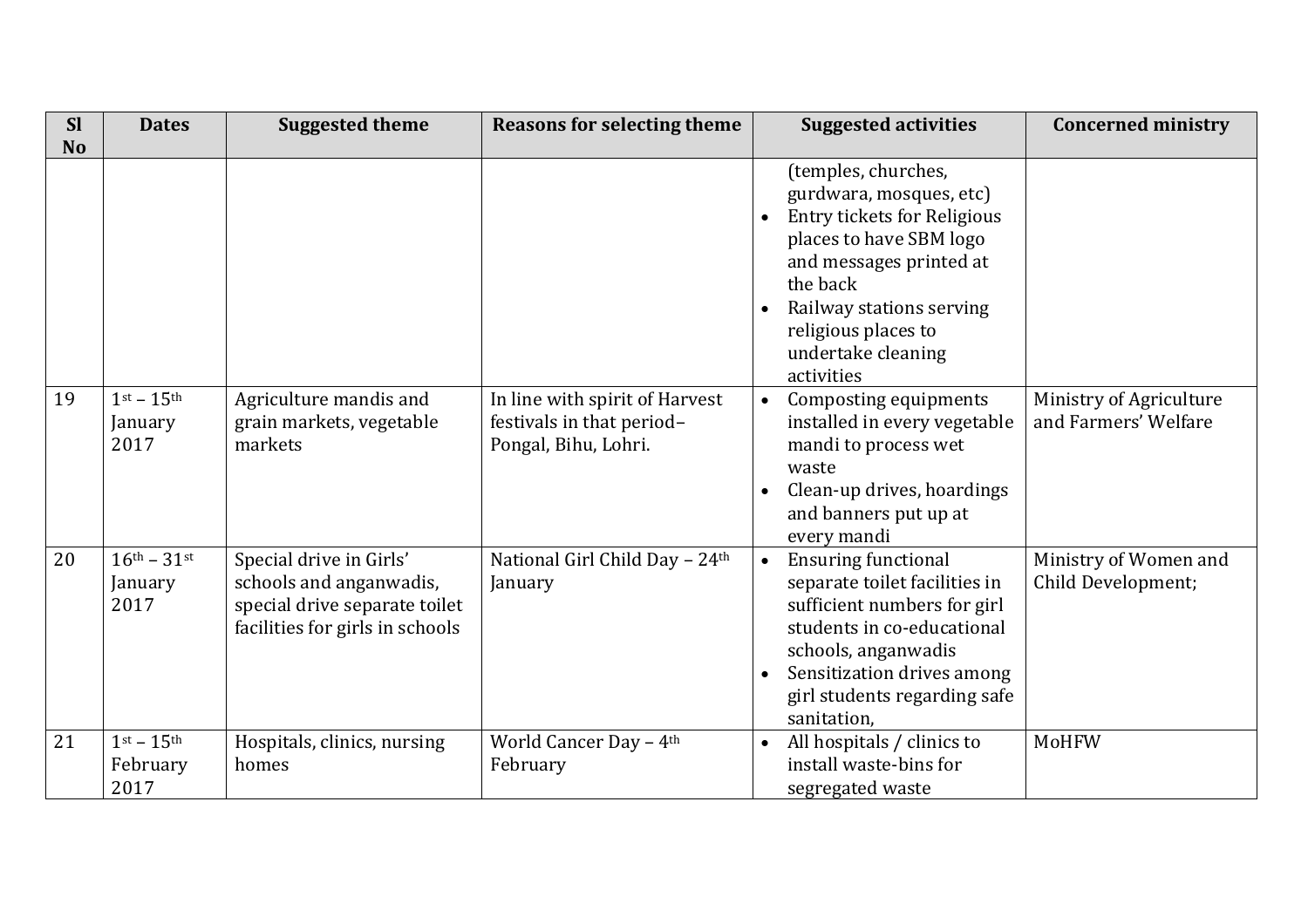| <b>Sl</b><br>N <sub>o</sub> | <b>Dates</b>                            | <b>Suggested theme</b>                                             | <b>Reasons for selecting theme</b>                   | <b>Concerned ministry</b><br><b>Suggested activities</b>                                                                                                                                                                                                                                                                                                                                                      |
|-----------------------------|-----------------------------------------|--------------------------------------------------------------------|------------------------------------------------------|---------------------------------------------------------------------------------------------------------------------------------------------------------------------------------------------------------------------------------------------------------------------------------------------------------------------------------------------------------------------------------------------------------------|
|                             |                                         |                                                                    | World Day of the Sick - 11 <sup>th</sup><br>February | Massive cleaning drives in<br>$\bullet$<br>all hospital wards and<br>hospital premises<br>Sensitisation drives by<br>doctors, nurses and<br>medical staff to patients<br>and visitors on importance<br>of safe sanitation and<br>hygiene                                                                                                                                                                      |
| 22                          | $16^{th} - 28^{th}$<br>February<br>2017 | Petrol pumps, flyovers,<br>bridges, state and national<br>highways |                                                      | Every petrol pump along<br>Ministry of Road<br>state and national<br>transport and<br>highways to have separate<br>highways<br>functional toilet facilities,<br>Ministry of Petroleum<br>and separate waste-bins<br>(for wet and dry waste)<br>Hoardings and banners<br>along highways against<br>littering, use of plastics<br>Large dust-bins put up<br>$\bullet$<br>every few kilometers along<br>highways |
| 23                          | $1st - 15th$<br>March 2017              | Special focus on women<br>SHGs in slum communities                 | International Women's Day -<br>8 <sup>th</sup> March | Training workshops for<br>Ministry of Women and<br>$\bullet$<br>Child Development;<br>women SHGs in slums to<br>Ministry of Social Justice<br>empower them to lead<br>and Empowerment<br>behavior change initiatives<br>in decentralized SWM and<br>safe sanitation in their<br>communities                                                                                                                   |